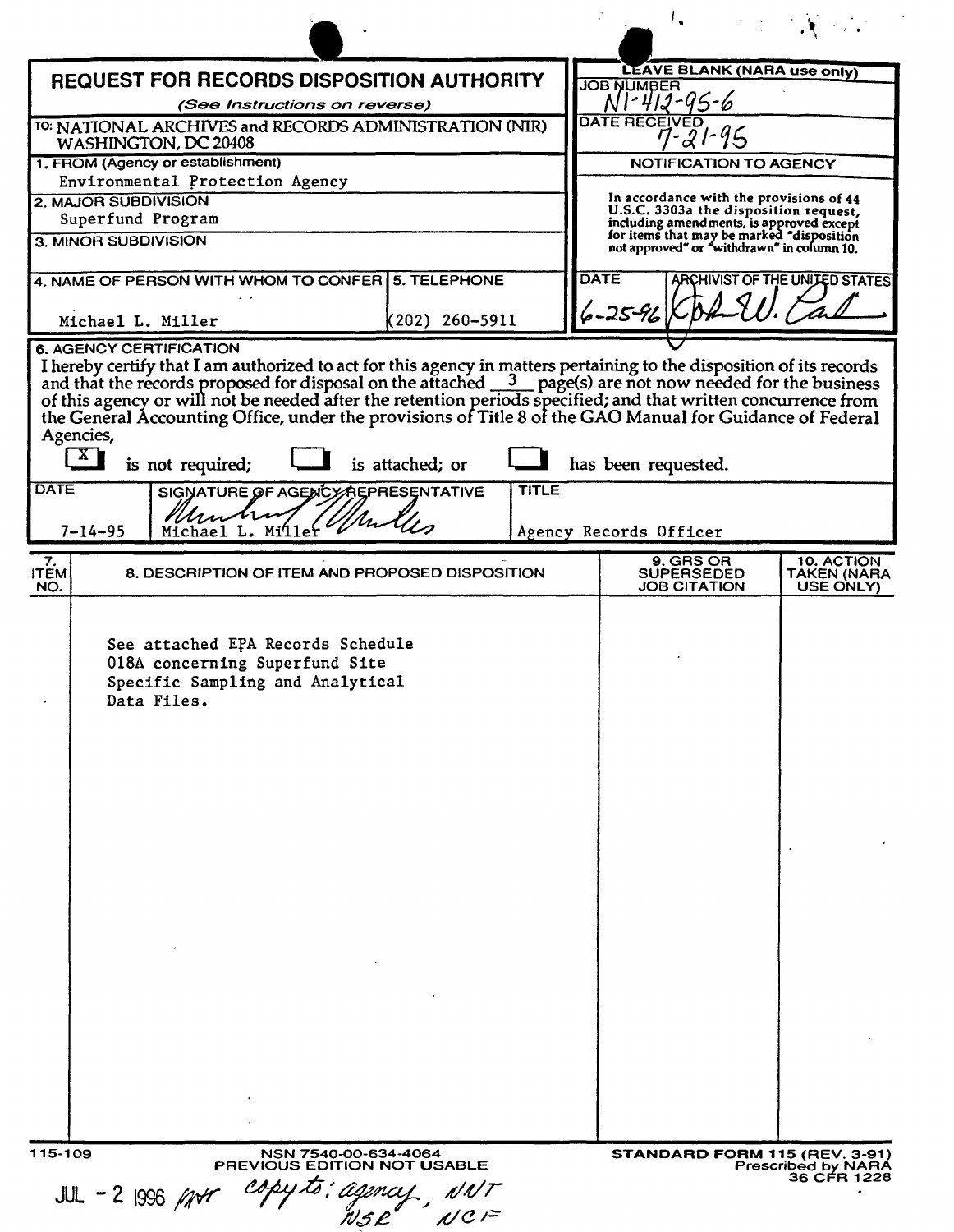



 $\mathbf{r} = \mathbf{r}$ 

# Draft of 6/6/95

## u.s. EPA RECORDS CONTROL SCHEDULE

SERIES TITLE: Sampling and Analytical Data Files - Superfund site Specific

PROGRAM: Superfund

EPA SERIES NO: 018A

NARA SCHEDULE NO. Pending (use this number to retire records to the FRC)

APPLICABILITY: Agency-wide

## **IDENTIFYING INFORMATION:**

DESCRIPTION: Records relate to chemical analysis services performed to support Superfund remedial and removal site-specific activities. Comprised of records created through the Contract Laboratory Program (CLP), including sample results in the form of:

a. Current files,

b. Purge files,

c. HQ and Sample Management Office (SMO) files,<br>d. EMSL/LV lab performance evaluation files, an EMSL/LV lab performance evaluation files, and

e. Regional lab records which include in-house sampling.

Supporting documentation includes document inventory form, data summaries,' field sheets, chain of custody forms, data sheets and reports, analyst log books, sample logbooks, correspondence, quality control summaries, QC data logs and worksheets. Specific types of data packages will include Organie Routine Analytical Services (RAS), Inorganic RAS, Dioxin RAS, High Concentration (HC) Sample Preparation (RAS), and Special Analytical Services (SAS). .

ARRANGEMENT: Arranged by site, case number.

TYPE OP RECORDS: Case files SPECIPIC RESTRICTIONS: Confidential Business Information Enforcement Sensitive Information

VITAL RECORD:

MEDIUM: Paper, forms, microfilm, cards

FUNCTIONS SUPPORTED: Program operations

SPECIPIC LEGAL REQUIREMENTS:

Comprehensive Environmental Response, Compensation, and Liability Act of 1980, as amended, 42 USCA 9604 40 CFR 300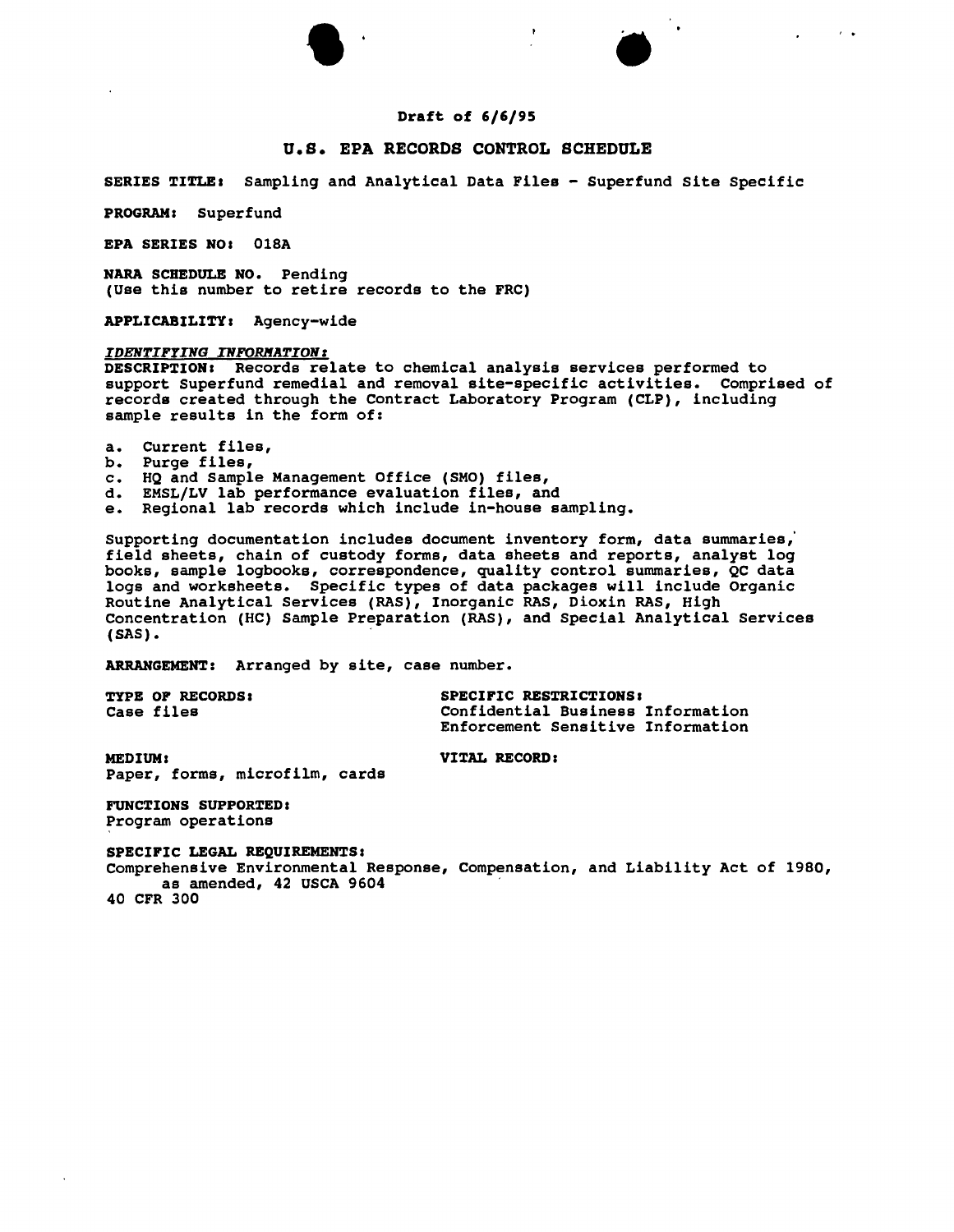EPA SERIES NO. OlSA

| DISPOSITION INFORMATION:                      |                              |  |
|-----------------------------------------------|------------------------------|--|
| FINAL DISPOSITION:<br>a. Permanent Disposable | <b>TRANSFER TO FI</b><br>Yes |  |
| b-d. Disposable                               | Yes                          |  |

RC PERMITTED:

e. Permanent Disposable Yes

#### FILE BREAK INSTRUCTIONS:

a, b, c and e. Break file upon completion of primary or major data review/validation and data validation summary reports for the sample set are completed.

 $\bullet$   $\bullet$ 

d. Break file upon completion of lab performance evaluation.

### DISPOSITION INSTRUCTIONS:

a and e. Keep inactive materials in office at least 1 year, then retire to FRC. If volume necessitates, retire to the FRC prior to the designated time. what when the mann incorporations, it is the statute of limitations expires or all cost. recovery actions have been completed, whichever is later. sooner.<br>A *or* when 30 years old

 $t_{ijk}$   $t_{ijk}$   $t_{ijk}$   $t_{ijk}$   $t_{ijk}$   $t_{ijk}$  and c. Keep inactive materials in office at least 1 year after file break,  $t_{ijk}$   $t_{ijk}$   $t_{ijk}$  and  $t_{ijk}$  to FRC. If volume necessitates, records may be retired to the FRC *r* w<sup>o</sup> inferior to the designated time Destroy 30 years after file break.<br>all the sermission.

 $^{\prime\prime}$  , $\omega^{\omega_{\text{O}}}$  d. Destroy 6 months after file break.

#### *QVI~'o APPLICATION GUIDANCE:*

.fA *t.\(V~*

REASONS FOR DISPOSITION: The technical portions contained in the current version of the CLP'files and the in-house Regional lab files are the only files of permanent value. These files document what chemicals have been found at a site and will have relevance to that property forever. The purge and HQ or SMO files are needed for their evidentiary or litigatory value, and their life is consistent with that for other Superfund cost recovery records. The EMSL/LV records are of short-term value only.

AGENCY-WIDE GUIDANCE: Records covered include analyses conducted by EPA labs and special studies conducted by other labs as well as CLP data. Selected records from this series such as copies of data summaries may be filed as part of the removal and remedial site files and the administrative records and would be disposed of in accordance with the disposition instructions for those records. See EPA 013A, EPA 014A, and EPA 019R.

Superfund site-specific Contract Management Records are scheduled as EPA 020A. See EPA 02SA for site-specific Enforcement Actions.

There are a number of systems records related to this series, including:

EPA 062A - Lab Automation System (LBAU) EPA 064A - CLP Analytical Results Data Base (CARD) EPA 065A - Sample Tracking and Invoice Payment System (TIP) EPA 067A - CLP statistical Data Base (STAT)

As required by 36 CFR 1228.58, records with special restrictions such as confidential business information (CBI) or those exempted from disclosure by statute such as the Privacy Act must be shredded with witness disposal for records destroyed by contractors.

PROGRAM OFFICE GUIDANCE/ DESCRIPTIVE INFORMATION:

**NWML**